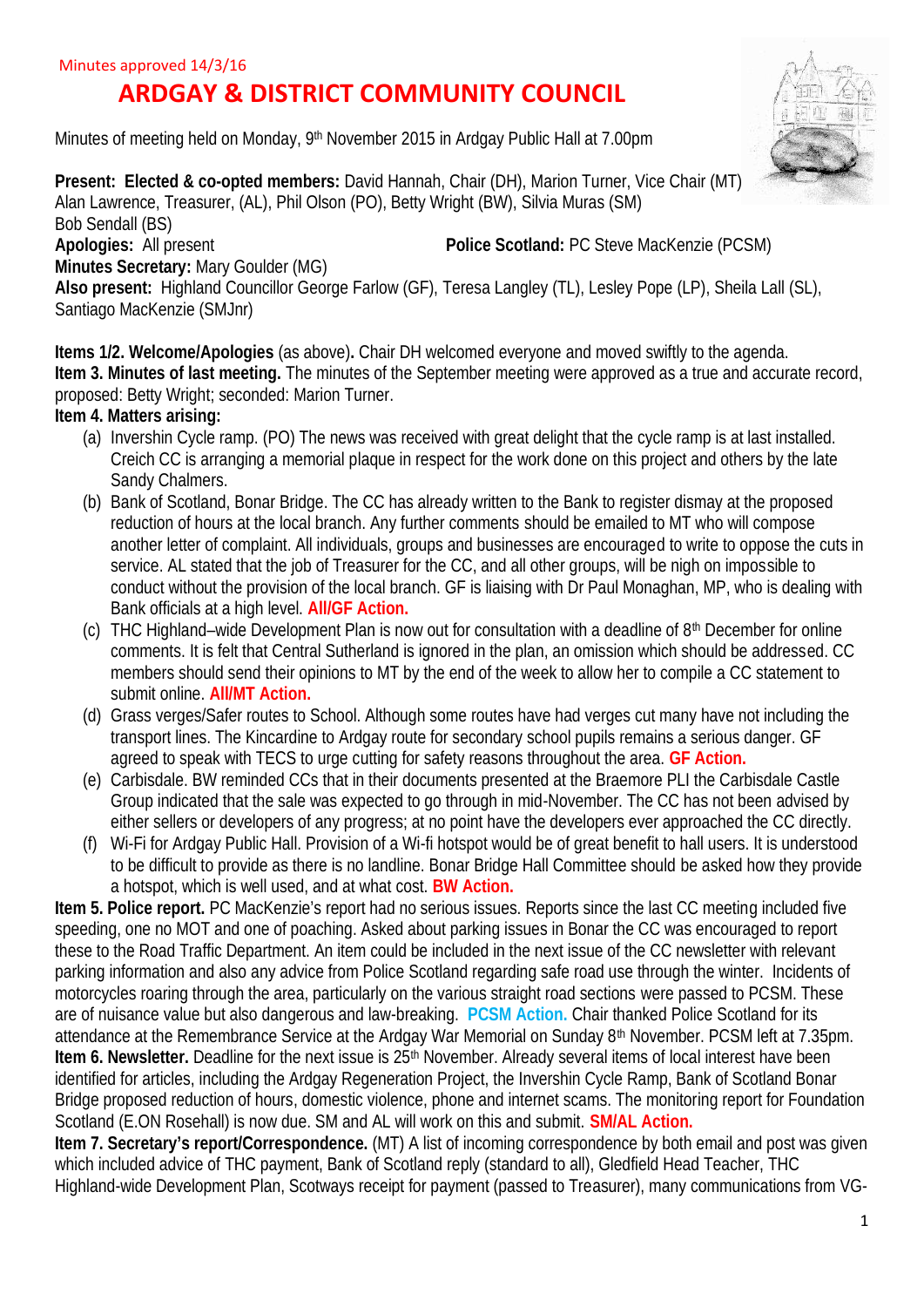#### Minutes approved 14/3/16

ES, and a request from Matt Dent for the £800 currently held by CC for Core Path work – this will continue to be held by the CC until appropriate work is carried out. THC advised it is taking over the Decriminalised Parking Enforcement powers from Police Scotland in April 2016. Fountains Forestry invited the CC to participate in a scoping exercise regarding the Clais Mor Forest Long Term Forest Plan. BW advised that Forestry Commission Scotland is holding a consultation regarding its management plan for Central Sutherland on 12<sup>th</sup> November in Bonar Bridge, 18<sup>th</sup> November in Lairg. Letter received from the Boundaries Commission indicates no changes here. It was agreed that the Chair would respond to a request for support from Assynt CC regarding changes to the Patient Transport Scheme. Guidelines are currently unclear. GF suggested that a Ward Forum should be called to deal with this issue. DH will write to Assynt CC. **DH/GF Action.** Friends of Sutherland Veterans are fundraising for their flag-raising event next June and wrote seeking an interest. DH declared his interest. A donation of £50 was approved. **AL Action.**

**Item 8. Treasurer's report.** (AL) In his last report as Treasurer AL produced an enhanced report to show current CC position. Cleared balance at start of November was £14,880.89. Cheques have been written to the value of £1716 with a further £150 (approx.) outgoings expected before this CC goes into abeyance at 11.59hrs on 17<sup>th</sup> November. THC Administration and Toilets grants have been received plus £100 from the Ward Discretionary Budget towards the village floral displays. The Beinn Tharsuinn award made to Gledfield Primary School Parent Council was returned due to the failure of the project along with the same amount which was awarded by Creich. This money should be returned to Alex Macmanus, Company Secretary BTWF. Treasurer will send a cheque for the full amount of £924 and also advise the Treasurer of Creich CC. **AL Action.** The Beinn nan Oihgrean (/Rock by Sea) Small Grants Fund has received a further payment of £2,500. Billing has been made for £205 for advertising in Issue 29 of the newsletter of which £100 has been received. £950 has been paid to KoSDT against an invoice to cover printing costs for the next two issues. The restricted fund balances stand at approximately: Toilet cleaning =  $£34.00$  (deficit); Beinn Tharsuinn community projects = £2668.19; Newsletter = £478.00; Beinn nan Oihgrean community benefit = £10225.00; E.ONPath Fund = £800. A full set of figures will accompany the handing over of the accounts to the Ward Manager on 17th November. AL expressed his thanks to CC members for their help and cooperation with especial mention to MT for her assistance in preparing the accounts in the form required by THC. He also registered his complaint against THC for the lack of respect shown to the position of Treasurer having received no reply at any time in six years to any covering letter submitted by him. **Item 9. Kyle of Sutherland Development Trust report.** (MT) The Trust AGM will be held in Bonar Bridge Hall at 7.30pm on 16th November. Ardgay Regeneration Project and Falls of Shin applications have both been submitted. Over 100 people attended the recent consultation regarding the Ardgay Regeneration Project. It is hoped to hear regarding the Falls of Shin funding by March. Match funding is also being sought. The Keep Active Together (KAT) team has published a full list of upcoming activities, Greening Kyle is winding up its Home Energy Survey project, due to finish in March at which time their Cosy Homes East Sutherland scheme should pick up, funded by British Gas. Local residences are currently benefitting from an external insulation scheme being run by E.ON.

**Item 10. Highland Council.** (GF) GF has not been able to establish ownership of the MacLean/Rutherford yard. Such a search would involve expensive fees. THC Restructuring of Community Services is underway. Restructuring should be aimed at middle management levels with fewer department heads. Full report expected by February. Ardchronie road works: THC is now reinforcing the wall and side banking prior to any further work. The cost of operating traffic lights here for the past four years was highlighted; stress was again placed on the need to complete this work as soon as possible and to a satisfactory conclusion.

**Item 11. Windfarms. Beinn Tharsuinn.** CC appoints two directors to the Board of Beinn Tharsuinn Windfarm Company Ltd therefore no Ardgay representatives will be in place after 17<sup>th</sup> November until such time as a new CC is reinstated, hopefully in March 2016. No applications to the Ardgay section of the fund can be considered until the new CC is inaugurated. **Braemore.** The Scottish Government Reporters decision is hoped for in January. **Caplich.** This will be discussed by THC Planning in February. Muirhall Energy is making funding available to Lairg Learning Centre to run courses but CC members are unhappy at the lack of discussion with Ardgay and possibly Creich. Outreach courses within this scheme should also take place in Ardgay and Creich to ensure equal value to all three areas. BW will liaise with Peter Marshall. **BW Action.**

**Item 12. AOCB. (1) Ardgay Christmas lights.** The lights are currently stored at Ardgay Garage; Paul Whittock wishes to hire a cherry picker to erect them, due to weight of each unit and safety issues. It was thought that several local farmers have cherry pickers and should be approached to help. SM will make enquiries as to whether a tree might be donated again this year. As no CC will be in place there is no-one to co-ordinate this project. An appeal will be placed on the village noticeboards seeking volunteers to take on erecting lights and the tree if one is found. Anyone willing should